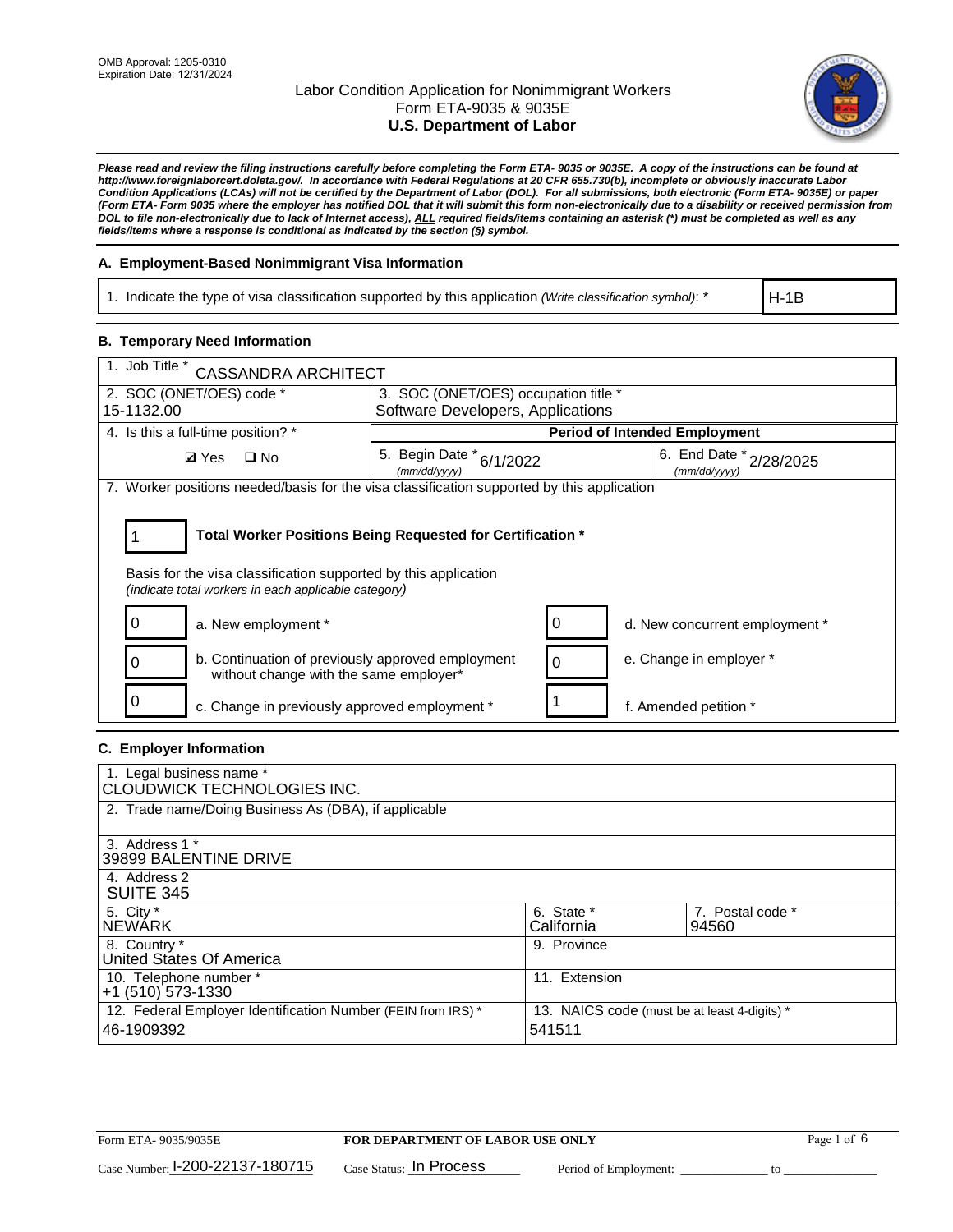

## **D. Employer Point of Contact Information**

**Important Note**: The information contained in this Section must be that of an employee of the employer who is authorized to act on behalf of the employer in labor certification matters. The information in this Section must be different from the agent or attorney information listed in Section E, unless the attorney is an employee of the employer.

| 1. Contact's last (family) name *                   | 2. First (given) name * |                          | 3. Middle name(s)         |
|-----------------------------------------------------|-------------------------|--------------------------|---------------------------|
| <b>CHHABRA</b>                                      | <b>MANINDER</b>         |                          | <b>SINGH</b>              |
| 4. Contact's job title *<br>CHIEF EXECUTIVE OFFICER |                         |                          |                           |
| 5. Address 1 *<br>39899 BALENTINE DRIVE             |                         |                          |                           |
| 6. Address 2<br><b>SUITE 345</b>                    |                         |                          |                           |
| 7. City *<br><b>NEWÁRK</b>                          |                         | 8. State *<br>California | 9. Postal code *<br>94560 |
| 10. Country *<br>United States Of America           |                         | 11. Province             |                           |
| 12. Telephone number *                              | Extension<br>13.        | 14. E-Mail address       |                           |
| +1 (510) 573-1330                                   |                         | MANI@CLOUDWICK.COM       |                           |

# **E. Attorney or Agent Information (If applicable)**

**Important Note**: The employer authorizes the attorney or agent identified in this section to act on its behalf in connection with the filing of this application.

| 1. Is the employer represented by an attorney or agent in the filing of this application? *<br>If "Yes," complete the remainder of Section E below. |               |                 |                                            |                              |                   | <b>Ø</b> Yes                                         | $\Box$ No |
|-----------------------------------------------------------------------------------------------------------------------------------------------------|---------------|-----------------|--------------------------------------------|------------------------------|-------------------|------------------------------------------------------|-----------|
| 3. First (given) name $\S$<br>2. Attorney or Agent's last (family) name §                                                                           |               |                 |                                            |                              | 4. Middle name(s) |                                                      |           |
| AHLUWALIA                                                                                                                                           |               | <b>INDERJIT</b> |                                            |                              | <b>SINGH</b>      |                                                      |           |
| 5. Address 1 §<br>1871 THE ALAMEDA                                                                                                                  |               |                 |                                            |                              |                   |                                                      |           |
| 6. Address 2<br>SUITE 333                                                                                                                           |               |                 |                                            |                              |                   |                                                      |           |
| 7. City §<br>SAN JOSE                                                                                                                               |               |                 | 8. State §<br>California                   |                              | 95126             | 9. Postal code §                                     |           |
| 10. Country §<br>United States Of America                                                                                                           |               |                 | 11. Province                               |                              |                   |                                                      |           |
| 12. Telephone number §                                                                                                                              | 13. Extension |                 |                                            | 14. E-Mail address           |                   |                                                      |           |
| +1 (408) 981-7696                                                                                                                                   |               |                 |                                            | INDER@AHLUWALIA-FIRM.COM     |                   |                                                      |           |
| 15. Law firm/Business name §                                                                                                                        |               |                 |                                            | 16. Law firm/Business FEIN § |                   |                                                      |           |
| THE AHLUWALIA FIRM                                                                                                                                  |               |                 |                                            | 26-2910905                   |                   |                                                      |           |
| 17. State Bar number (only if attorney) §                                                                                                           |               |                 |                                            |                              |                   | 18. State of highest court where attorney is in good |           |
| 26168                                                                                                                                               |               |                 | standing (only if attorney) §<br>Tennessee |                              |                   |                                                      |           |
| 19. Name of the highest State court where attorney is in good standing (only if attorney) §                                                         |               |                 |                                            |                              |                   |                                                      |           |
| TENNESSEE SUPREME COURT                                                                                                                             |               |                 |                                            |                              |                   |                                                      |           |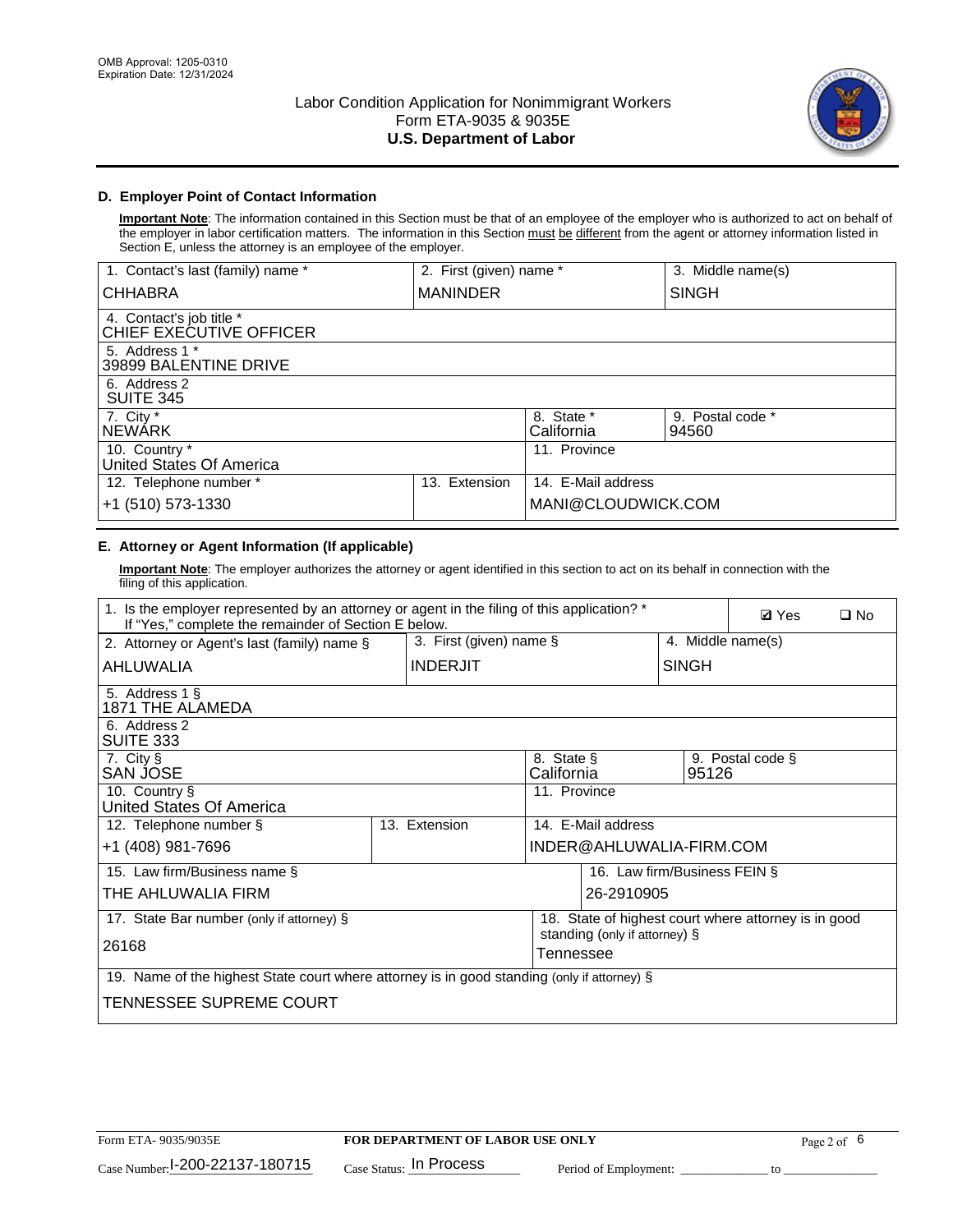

#### **F. Employment and Wage Information**

**Important Note**: The employer must define the intended place(s) of employment with as much geographic specificity as possible. Each intended place(s) of employment listed below must be the worksite or physical location where the work will actually be performed and cannot be a P.O. Box. The employer must identify all intended places of employment, including those of short duration, on the LCA. 20 CFR 655.730(c)(5). If the employer is submitting this form non-electronically and the work is expected to be performed in more than one location, an attachment must be submitted in order to complete this section. An employer has the option to use either a single Form ETA-9035/9035E or multiple forms to disclose all intended places of employment. If the employer has more than ten (10) intended places of employment at the time of filing this application, the employer must file as many additional LCAs as are necessary to list all intended places of employment. See the form instructions for further information about identifying all intended places of employment.

#### a.*Place of Employment Information* 1

|                                                                                                         | 1. Enter the estimated number of workers that will perform work at this place of employment under<br>the LCA.*                 |  | 1                                        |                      |                          |  |  |  |
|---------------------------------------------------------------------------------------------------------|--------------------------------------------------------------------------------------------------------------------------------|--|------------------------------------------|----------------------|--------------------------|--|--|--|
|                                                                                                         | 2. Indicate whether the worker(s) subject to this LCA will be placed with a secondary entity at this<br>place of employment. * |  | $\Box$ Yes                               | <b>Z</b> No          |                          |  |  |  |
|                                                                                                         | 3. If "Yes" to question 2, provide the legal business name of the secondary entity. §                                          |  |                                          |                      |                          |  |  |  |
| 4. Address 1 *                                                                                          |                                                                                                                                |  |                                          |                      |                          |  |  |  |
|                                                                                                         | 15784 PHEASANT WOOD RD<br>5. Address 2                                                                                         |  |                                          |                      |                          |  |  |  |
|                                                                                                         | 6. City $*$<br>7. County *<br><b>FRISCO</b><br>Collin                                                                          |  |                                          |                      |                          |  |  |  |
|                                                                                                         | 8. State/District/Territory *<br>9. Postal code *<br>Texas<br>75035                                                            |  |                                          |                      |                          |  |  |  |
| 10. Wage Rate Paid to Nonimmigrant Workers *<br>10a. Per: (Choose only one)*                            |                                                                                                                                |  |                                          |                      |                          |  |  |  |
| □ Hour □ Week □ Bi-Weekly □ Month ☑ Year<br>From $\frac{1}{3}$ 128315 00 To: $\frac{1}{3}$<br>200000 00 |                                                                                                                                |  |                                          |                      |                          |  |  |  |
|                                                                                                         | 11. Prevailing Wage Rate *                                                                                                     |  | 11a. Per: (Choose only one)*             |                      |                          |  |  |  |
|                                                                                                         | 128315 00<br>$\mathbf{\$}$                                                                                                     |  | □ Hour □ Week □ Bi-Weekly □ Month ☑ Year |                      |                          |  |  |  |
|                                                                                                         | Questions 12-14. Identify the source used for the prevailing wage (PW) (check and fully complete only one): *                  |  |                                          |                      |                          |  |  |  |
| 12.                                                                                                     | A Prevailing Wage Determination (PWD) issued by the Department of Labor                                                        |  |                                          |                      | a. PWD tracking number § |  |  |  |
| 13.<br>$\blacktriangledown$                                                                             | A PW obtained independently from the Occupational Employment Statistics (OES) Program                                          |  |                                          |                      |                          |  |  |  |
|                                                                                                         | a. Wage Level (check one): §                                                                                                   |  |                                          | b. Source Year §     |                          |  |  |  |
|                                                                                                         | $\square$ $\square$<br>⊡ IV<br>$\Box$ N/A<br>□⊥<br>□⊪                                                                          |  |                                          | 7/1/2021 - 6/30/2022 |                          |  |  |  |
| 14.                                                                                                     | A PW obtained using another legitimate source (other than OES) or an independent authoritative source                          |  |                                          |                      |                          |  |  |  |
|                                                                                                         | a. Source Type (check one): §<br>b. Source Year §<br>$\Box$ CBA<br>$\Box$ DBA<br>$\square$ SCA<br>$\Box$ Other/ PW Survey      |  |                                          |                      |                          |  |  |  |
|                                                                                                         | c. If responded "Other/ PW Survey" in question 14.a, enter the name of the survey producer or publisher §                      |  |                                          |                      |                          |  |  |  |
|                                                                                                         |                                                                                                                                |  |                                          |                      |                          |  |  |  |
|                                                                                                         | d. If responded "Other/ PW Survey" in question 14.a, enter the title or name of the PW survey §                                |  |                                          |                      |                          |  |  |  |
|                                                                                                         |                                                                                                                                |  |                                          |                      |                          |  |  |  |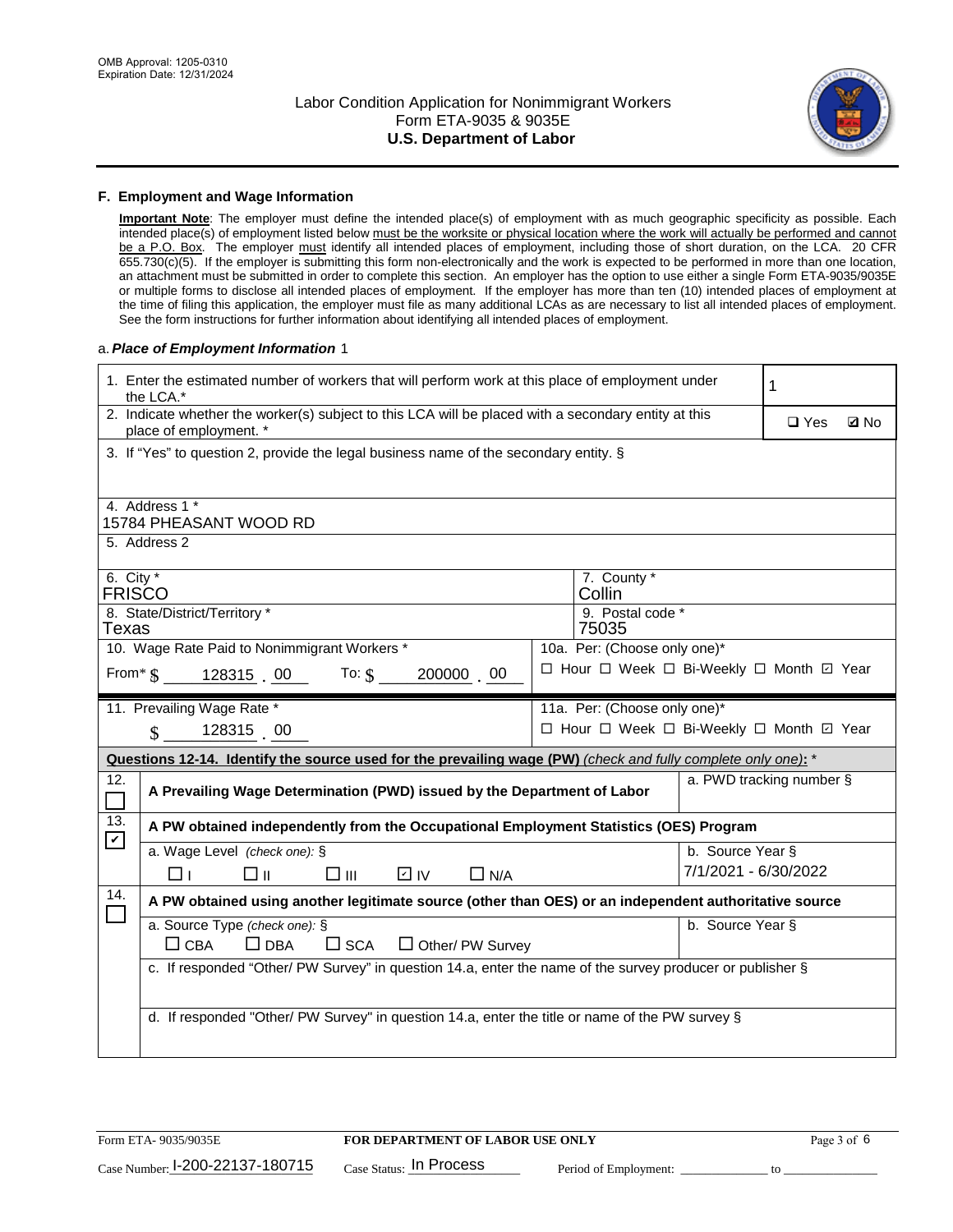

# **G. Employer Labor Condition Statements**

! *Important Note:* In order for your application to be processed, you MUST read Section G of the Form ETA-9035CP - General Instructions for the 9035 & 9035E under the heading "Employer Labor Condition Statements" and agree to all four (4) labor condition statements summarized below:

- (1) **Wages:** The employer shall pay nonimmigrant workers at least the prevailing wage or the employer's actual wage, whichever is higher, and pay for non-productive time. The employer shall offer nonimmigrant workers benefits and eligibility for benefits provided as compensation for services on the same basis as the employer offers to U.S. workers. The employer shall not make deductions to recoup a business expense(s) of the employer including attorney fees and other costs connected to the performance of H-1B, H-1B1, or E-3 program functions which are required to be performed by the employer. This includes expenses related to the preparation and filing of this LCA and related visa petition information. 20 CFR 655.731;
- (2) **Working Conditions:** The employer shall provide working conditions for nonimmigrants which will not adversely affect the working conditions of workers similarly employed. The employer's obligation regarding working conditions shall extend for the duration of the validity period of the certified LCA or the period during which the worker(s) working pursuant to this LCA is employed by the employer, whichever is longer. 20 CFR 655.732;
- (3) **Strike, Lockout, or Work Stoppage:** At the time of filing this LCA, the employer is not involved in a strike, lockout, or work stoppage in the course of a labor dispute in the occupational classification in the area(s) of intended employment. The employer will notify the Department of Labor within 3 days of the occurrence of a strike or lockout in the occupation, and in that event the LCA will not be used to support a petition filing with the U.S. Citizenship and Immigration Services (USCIS) until the DOL Employment and Training Administration (ETA) determines that the strike or lockout has ended. 20 CFR 655.733; and
- (4) **Notice:** Notice of the LCA filing was provided no more than 30 days before the filing of this LCA or will be provided on the day this LCA is filed to the bargaining representative in the occupation and area of intended employment, or if there is no bargaining representative, to workers in the occupation at the place(s) of employment either by electronic or physical posting. This notice was or will be posted for a total period of 10 days, except that if employees are provided individual direct notice by e-mail, notification need only be given once. A copy of the notice documentation will be maintained in the employer's public access file. A copy of this LCA will be provided to each nonimmigrant worker employed pursuant to the LCA. The employer shall, no later than the date the worker(s) report to work at the place(s) of employment, provide a signed copy of the certified LCA to the worker(s) working pursuant to this LCA. 20 CFR 655.734.

1. **I have read and agree to** Labor Condition Statements 1, 2, 3, and 4 above and as fully explained in Section G of the Form ETA-9035CP – General Instructions for the 9035 & 9035E and the Department's regulations at 20 CFR 655 Subpart H. \*

**Ø**Yes ロNo

### **H. Additional Employer Labor Condition Statements –H-1B Employers ONLY**

!**Important Note***:* In order for your H-1B application to be processed, you MUST read Section H – Subsection 1 of the Form ETA 9035CP – General Instructions for the 9035 & 9035E under the heading "Additional Employer Labor Condition Statements" and answer the questions below.

#### *a. Subsection 1*

| 1. At the time of filing this LCA, is the employer H-1B dependent? §                                                                                                                                                                                                    |  |  | □ No      |              |
|-------------------------------------------------------------------------------------------------------------------------------------------------------------------------------------------------------------------------------------------------------------------------|--|--|-----------|--------------|
| 2. At the time of filing this LCA, is the employer a willful violator? $\S$                                                                                                                                                                                             |  |  | ⊡ No      |              |
| 3. If "Yes" is marked in questions H.1 and/or H.2, you must answer "Yes" or "No" regarding<br>whether the employer will use this application ONLY to support H-1B petitions or extensions of<br>status for exempt H-1B nonimmigrant workers? §                          |  |  | $\Box$ No |              |
| 4. If "Yes" is marked in question H.3, identify the statutory basis for the<br>$\Box$ \$60,000 or higher annual wage<br>exemption of the H-1B nonimmigrant workers associated with this<br>□ Master's Degree or higher in related specialty<br><b>Both</b><br>LCA.<br>☑ |  |  |           |              |
| H-1B Dependent or Willful Violator Employers -Master's Degree or Higher Exemptions ONLY                                                                                                                                                                                 |  |  |           |              |
| 5. Indicate whether a completed Appendix A is attached to this LCA covering any H-1B<br>nonimmigrant worker for whom the statutory exemption will be based <b>ONLY</b> on attainment of a<br>Master's Degree or higher in related specialty. §                          |  |  | ⊟ No      | <b>D</b> N/A |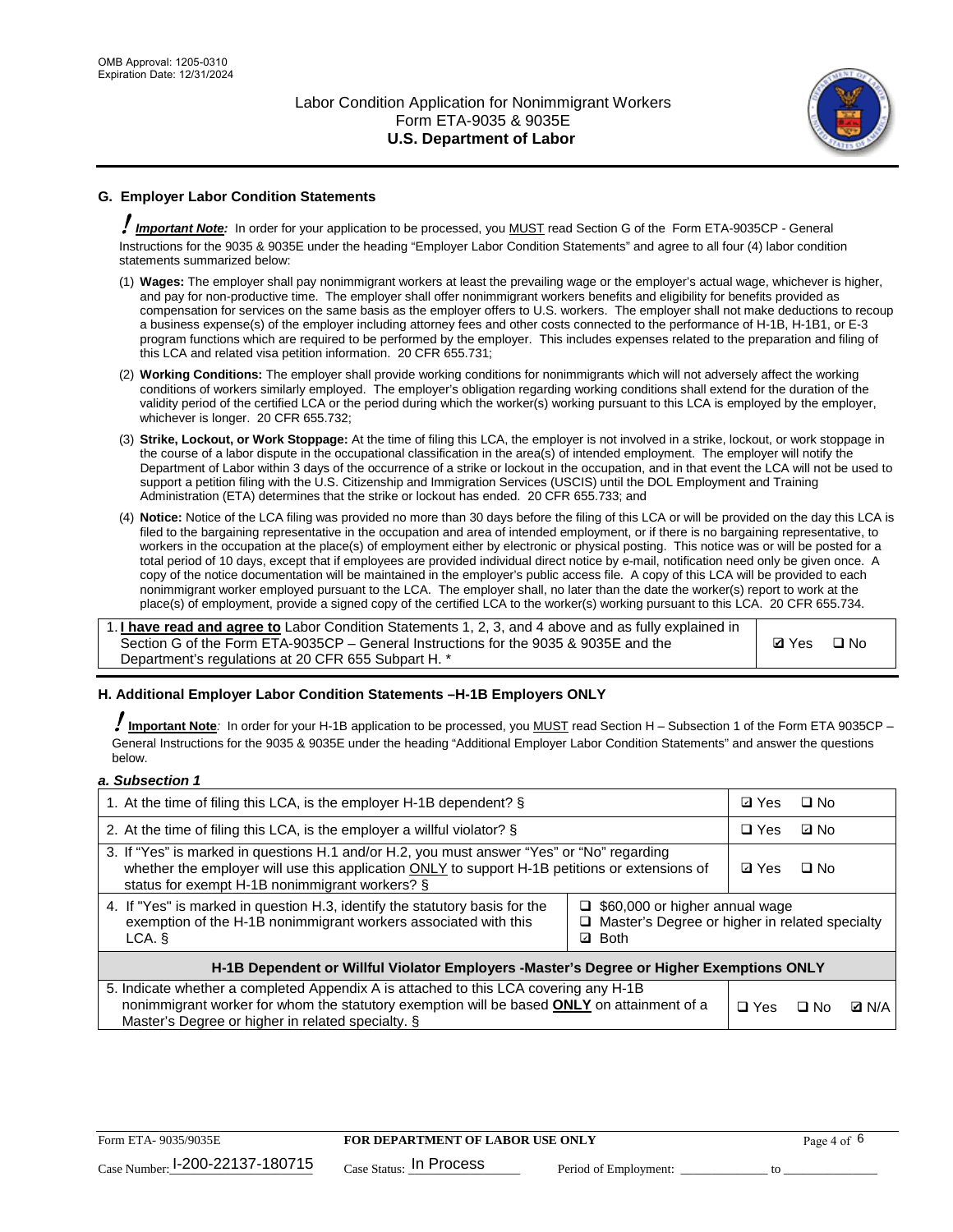

**If you marked "Yes" to questions H.a.1 (H-1B dependent) and/or H.a.2 (H-1B willful violator) and "No" to question H.a.3 (exempt H-1B nonimmigrant workers), you MUST read Section H – Subsection 2 of the Form ETA 9035CP – General Instructions for the 9035 & 9035E under the heading "Additional Employer Labor Condition Statements" and indicate your agreement to all three (3) additional statements summarized below.**

#### *b. Subsection 2*

- A. **Displacement:** An H-1B dependent or willful violator employer is prohibited from displacing a U.S. worker in its own workforce within the period beginning 90 days before and ending 90 days after the date of filing of the visa petition. 20 CFR 655.738(c);
- B. **Secondary Displacement:** An H-1B dependent or willful violator employer is prohibited from placing an H-1B nonimmigrant worker(s) with another/secondary employer where there are indicia of an employment relationship between the nonimmigrant worker(s) and that other/secondary employer (thus possibly affecting the jobs of U.S. workers employed by that other employer), unless and until the employer subject to this LCA makes the inquiries and/or receives the information set forth in 20 CFR 655.738(d)(5) concerning that other/secondary employer's displacement of similarly employed U.S. workers in its workforce within the period beginning 90 days before and ending 90 days after the date of such placement. 20 CFR 655.738(d). Even if the required inquiry of the secondary employer is made, the H-1B dependent or willful violator employer will be subject to a finding of a violation of the secondary displacement prohibition if the secondary employer, in fact, displaces any U.S. worker(s) during the applicable time period; and
- C. **Recruitment and Hiring:** Prior to filing this LCA or any petition or request for extension of status for nonimmigrant worker(s) supported by this LCA, the H-1B dependent or willful violator employer must take good faith steps to recruit U.S. workers for the job(s) using procedures that meet industry-wide standards and offer compensation that is at least as great as the required wage to be paid to the nonimmigrant worker(s) pursuant to 20 CFR 655.731(a). The employer must offer the job(s) to any U.S. worker who applies and is equally or better qualified for the job than the nonimmigrant worker. 20 CFR 655.739.

| 6. I have read and agree to Additional Employer Labor Condition Statements A, B, and C above and |       |           |
|--------------------------------------------------------------------------------------------------|-------|-----------|
| as fully explained in Section H – Subsections 1 and 2 of the Form ETA 9035CP – General           | □ Yes | $\Box$ No |
| Instructions for the 9035 & 9035E and the Department's regulations at 20 CFR 655 Subpart H. §    |       |           |

### **I. Public Disclosure Information**

! **Important Note***:* You must select one or both of the options listed in this Section.

| 1. Public disclosure information in the United States will be kept at: * |  |  |  |  |  |  |
|--------------------------------------------------------------------------|--|--|--|--|--|--|
|--------------------------------------------------------------------------|--|--|--|--|--|--|

**sqrt** Employer's principal place of business □ Place of employment

### **J. Notice of Obligations**

A. Upon receipt of the certified LCA, the employer must take the following actions:

- o Print and sign a hard copy of the LCA if filing electronically (20 CFR 655.730(c)(3));<br>
Maintain the original signed and certified LCA in the employer's files (20 CFR 655.7
- Maintain the original signed and certified LCA in the employer's files (20 CFR 655.705(c)(2); 20 CFR 655.730(c)(3); and 20 CFR 655.760); and
- o Make a copy of the LCA, as well as necessary supporting documentation required by the Department of Labor regulations, available for public examination in a public access file at the employer's principal place of business in the U.S. or at the place of employment within one working day after the date on which the LCA is filed with the Department of Labor (20 CFR 655.705(c)(2) and 20 CFR 655.760).
- B. The employer must develop sufficient documentation to meet its burden of proof with respect to the validity of the statements made in its LCA and the accuracy of information provided, in the event that such statement or information is challenged (20 CFR 655.705(c)(5) and 20 CFR 655.700(d)(4)(iv)).
- C. The employer must make this LCA, supporting documentation, and other records available to officials of the Department of Labor upon request during any investigation under the Immigration and Nationality Act (20 CFR 655.760 and 20 CFR Subpart I).

*I declare under penalty of perjury that I have read and reviewed this application and that to the best of my knowledge, the*  information contained therein is true and accurate. I understand that to knowingly furnish materially false information in the *preparation of this form and any supplement thereto or to aid, abet, or counsel another to do so is a federal offense punishable by fines, imprisonment, or both (18 U.S.C. 2, 1001,1546,1621).*

| 1. Last (family) name of hiring or designated official * 2. First (given) name of hiring or designated official * 3. Middle initial §<br>I CHHABRA | I MANINDER       |  |
|----------------------------------------------------------------------------------------------------------------------------------------------------|------------------|--|
| 4. Hiring or designated official title *<br>CHIEF EXECUTIVE OFFICER                                                                                |                  |  |
| 5. Signature *                                                                                                                                     | 6. Date signed * |  |